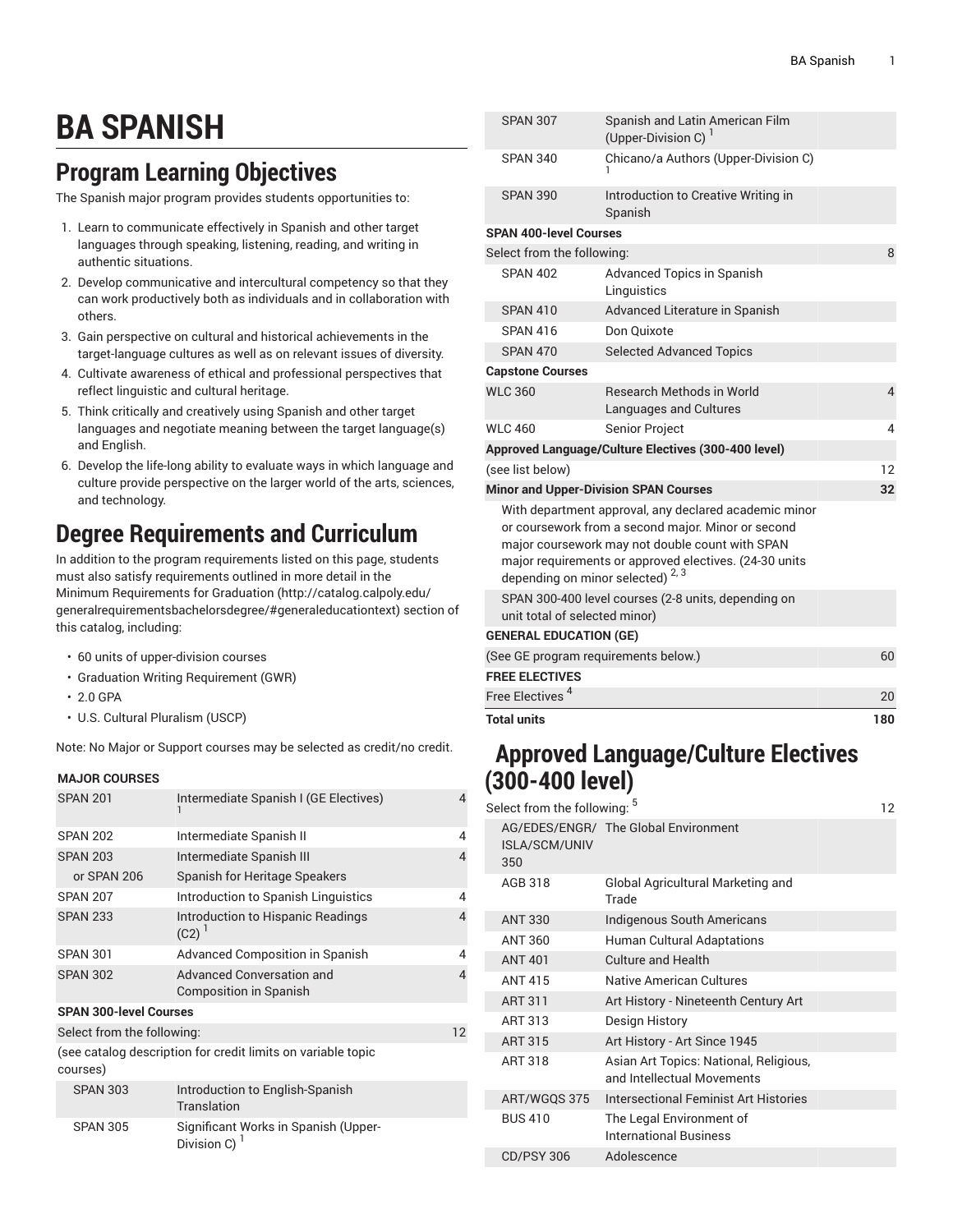| CD 350           | Developmental Issues in Education                        | <b>GER 305</b>  | Significant Works in German <sup>6</sup>                             |
|------------------|----------------------------------------------------------|-----------------|----------------------------------------------------------------------|
| <b>COMS 206</b>  | <b>Communication Theory</b>                              | <b>GER 350</b>  | German Literature in English                                         |
| <b>COMS 308</b>  | Group Performance of Literature                          |                 | Translation <sup>6</sup>                                             |
| <b>COMS 316</b>  | Intercultural Communication                              | <b>GER 470</b>  | Selected Advanced Topics <sup>6</sup>                                |
| <b>COMS 320</b>  | Intergroup Communication                                 | <b>HIST 306</b> | The Witch-Hunts in Europe,                                           |
| <b>COMS 421</b>  | <b>Gender and Communication</b>                          |                 | 1400-1800                                                            |
| <b>DANC 321</b>  | Cultural Influence on Dance in                           | <b>HIST 310</b> | East Asian Culture and Civilization                                  |
|                  | America                                                  | <b>HIST 313</b> | Modern Middle East                                                   |
|                  | ECON/HNRS 303 Economics of Poverty, Discrimination       | <b>HIST 316</b> | Modern East Asia                                                     |
|                  | and Immigration                                          | <b>HIST 319</b> | Modern South and Southeast Asia                                      |
| <b>ECON 330</b>  | <b>International Trade Theory</b>                        | <b>HIST 337</b> | <b>Colonial Latin America</b>                                        |
| <b>EDUC 423</b>  | <b>Bilingual Literacy</b>                                | <b>HIST 338</b> | Modern Latin America                                                 |
| <b>EDUC 433</b>  | Foundations of Bilingual Education                       | <b>HIST 341</b> | <b>Modern Central America</b>                                        |
| <b>ENGL 311</b>  | Advanced Rhetorical Inquiry and                          | <b>HIST 416</b> | Modern Japan                                                         |
|                  | Composing                                                | <b>HIST 417</b> | 20th Century China                                                   |
| <b>ENGL 346</b>  | <b>Ethnic American Literature</b>                        | <b>HIST 418</b> | Chinese Film and History                                             |
| ENGL/HNRS 380    | <b>Literary Themes</b>                                   | <b>HIST 437</b> | Nazi Germany                                                         |
| <b>ENGL 390</b>  | The Linguistic Structure of Modern<br>English            | <b>HIST 452</b> | Renaissance and Reformation Europe                                   |
| <b>ENGL 391</b>  | <b>Topics in Applied Linguistics</b>                     | LS 310          | Storytelling: Modern Applications of<br><b>Traditional Narrative</b> |
| <b>ENGL 459</b>  | Topics in Transatlantic and/or World                     | <b>PHIL 312</b> | <b>Medieval Philosophy</b>                                           |
|                  | Literature                                               | <b>PHIL 313</b> | Early Modern Rationalism                                             |
| <b>ENGL 495</b>  | Topics in Applied Language Study                         | <b>PHIL 315</b> | Kant and 19th Century European                                       |
| <b>ENGL 497</b>  | Theories of Language Learning and<br>Teaching            |                 | Philosophy                                                           |
| <b>ENGL 498</b>  | Approaches to Teaching English to                        | <b>PHIL 336</b> | Feminist Ethics, Gender, Sexuality                                   |
|                  | Speakers of Other Languages                              |                 | and Society                                                          |
| <b>ENGL 499</b>  | Practicum in Teaching English to                         | <b>PHIL 350</b> | Aesthetics                                                           |
|                  | Speakers of Other Languages                              | <b>PHIL 361</b> | Indian Philosophy                                                    |
| <b>ENGL 503</b>  | <b>Graduate Introduction to Linguistics</b>              | <b>PHIL 362</b> | Chinese and East Asian Philosophy                                    |
| <b>ES 300</b>    | Chicano/a Non-Fiction Literature                         | <b>PHIL 423</b> | Philosophy of Language                                               |
| ES 321           | Native Americans in Popular Culture                      | <b>POLS 310</b> | The Politics of Race, Class, Gender<br>and Sexuality                 |
| <b>ES 322</b>    | Asian Americans in Popular Culture                       | <b>POLS 324</b> | International Relations Theory                                       |
| <b>ES 323</b>    | Latina/os in Popular Culture                             | <b>POLS 325</b> | <b>Global Political Issues</b>                                       |
| ES/ARCH 326      | Native American Architecture and                         | <b>POLS 339</b> | Authoritarian and Democratic Rule                                    |
|                  | Place                                                    | <b>POLS 429</b> | Issues and Topics in International                                   |
| <b>ES 330</b>    | The Chinese American Experience                          |                 | Relations                                                            |
| <b>ES 340</b>    | <b>Cultural Production and Ethnicity</b>                 | <b>PSY 458</b>  | Learning                                                             |
| <b>ES/NR 360</b> | Ethnicity and the Land                                   | <b>RELS 304</b> | Judaism                                                              |
| <b>ES 380</b>    | <b>Critical Race Theory</b>                              | <b>RELS 306</b> | Hinduism                                                             |
| FR 301           | Advanced French Composition and                          | <b>RELS 307</b> | <b>Buddhism</b>                                                      |
|                  | Grammar                                                  | <b>RELS 310</b> | Christianity                                                         |
| FR 302           | Advanced French Conversation and                         | <b>RELS 311</b> | Islam                                                                |
|                  | Grammar                                                  | RELS/WGQS 370   | Religion, Gender, and Society                                        |
| FR 305           | Significant Works in French <sup>6</sup>                 | <b>RPTA 314</b> | Sustainable Travel and Tourism                                       |
| FR 350           | French Literature in English<br>Translation <sup>6</sup> |                 | Planning                                                             |
| FR 470           | Selected Advanced Topics <sup>6</sup>                    | SOC 309         | The World System and Its Problems                                    |
| <b>GEOG 308</b>  | Global Geography                                         | SOC/WGQS 311    | Sociology of Genders and Sexualities                                 |
| <b>GEOG 370</b>  | Geography of Latin America                               | SOC 315         | <b>Global Race and Ethnic Relations</b>                              |
| <b>GER 301</b>   | Advanced German Composition and<br>Grammar               | <b>SPAN 303</b> | Introduction to English-Spanish<br>Translation                       |
| <b>GER 302</b>   | Advanced German Conversation and                         | <b>SPAN 305</b> | Significant Works in Spanish <sup>6</sup>                            |
|                  | Grammar                                                  | <b>SPAN 307</b> | Spanish and Latin American Film <sup>6</sup>                         |
|                  |                                                          | <b>SPAN 340</b> | Chicano/a Authors (USCP)                                             |